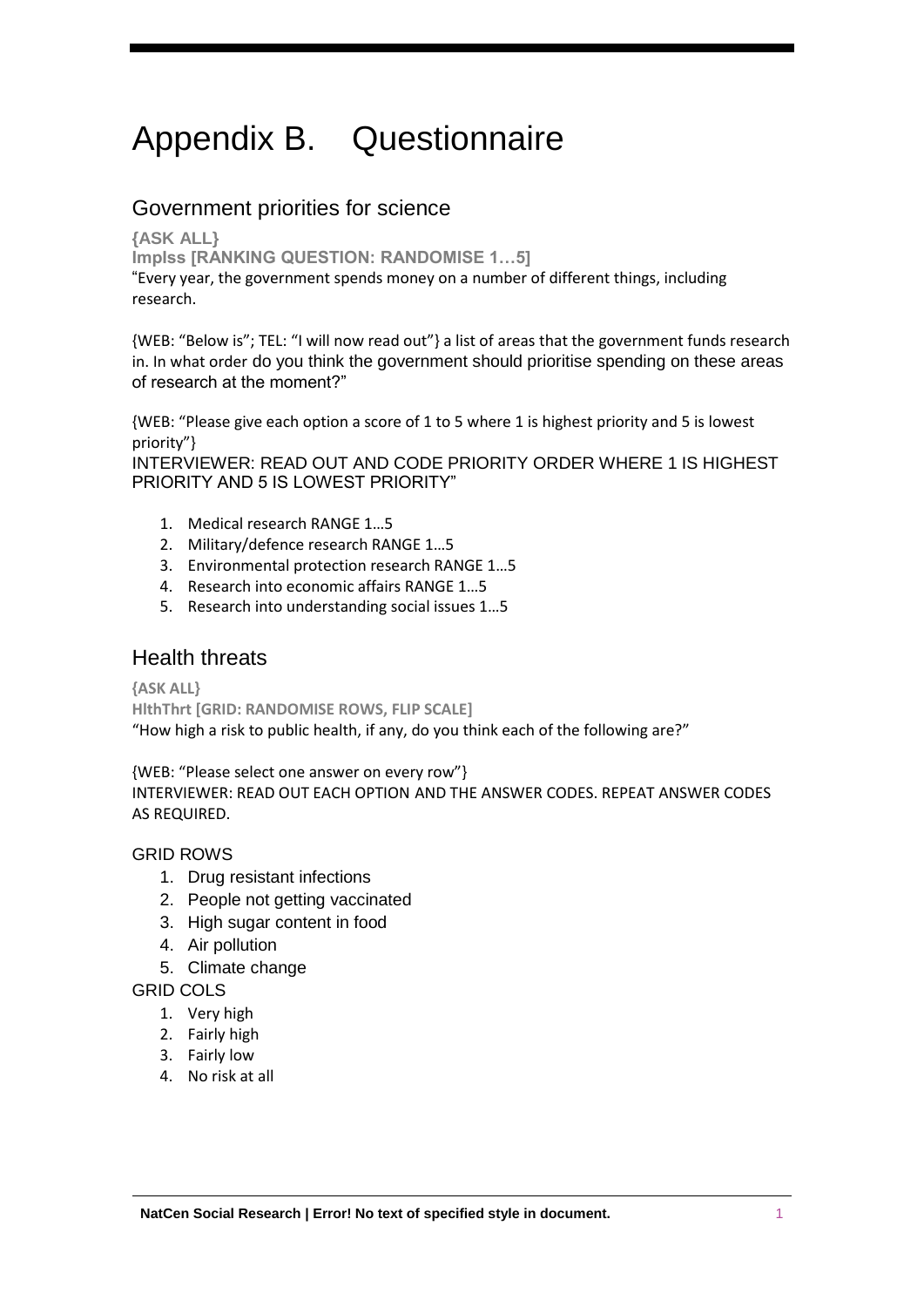## Engagement with health information & research

**{ASK ALL}**

**HlthResPart [MULTICODE: Randomise 1…6]**

"When we use health research in this survey we mean the systematic investigation done by researchers to learn more about how the body works and the causes of illnesses, and to develop and test new treatments

{WEB: "Below is"; TEL: "I will now read out"} a list of activities related to health research that some people do.

Which of the following activities have you done in the last year?"

{WEB:"Please select all that apply"} INTERVIEWER: READ OUT EACH OPTION AND CODE ALL THAT APPLY

### MULTICODE

- 1. Had a conversation about health research
- 2. Commented on health research on social media
- 3. Shared or retweeted health research on social media
- 4. Searched for information related to health research
- 5. Participated in health research
- 6. Read an article about health research
- 7. None of these [EXCLUSIVE]

### **{ASK ALL}**

**IntRes** "How interested would you say you are in health research?"

### INTERVIEWER: READ OUT

- 1. Very interested
- 2. Fairly interested
- 3. Not very interested
- 4. Not at all interested

**{ASK ALL}**

**KIMR [MULTICODE]** "{WEB: "Below is"; TEL: "I will now read out"} a list of **broad** areas of health research.

Which, if any, of these are you interested in?"

{WEB:"Please select all that apply"} INTERVIEWER: READ OUT EACH OPTION AND CODE ALL THAT APPLY

### MULTICODE

- 1. How health research is conducted
- 2. What health research is currently being undertaken
- 3. Development of new drugs, vaccines and treatments
- 4. Social and ethical issues raised by health research
- 5. How diseases have been treated at different times and in different cultures
- 6. How the body works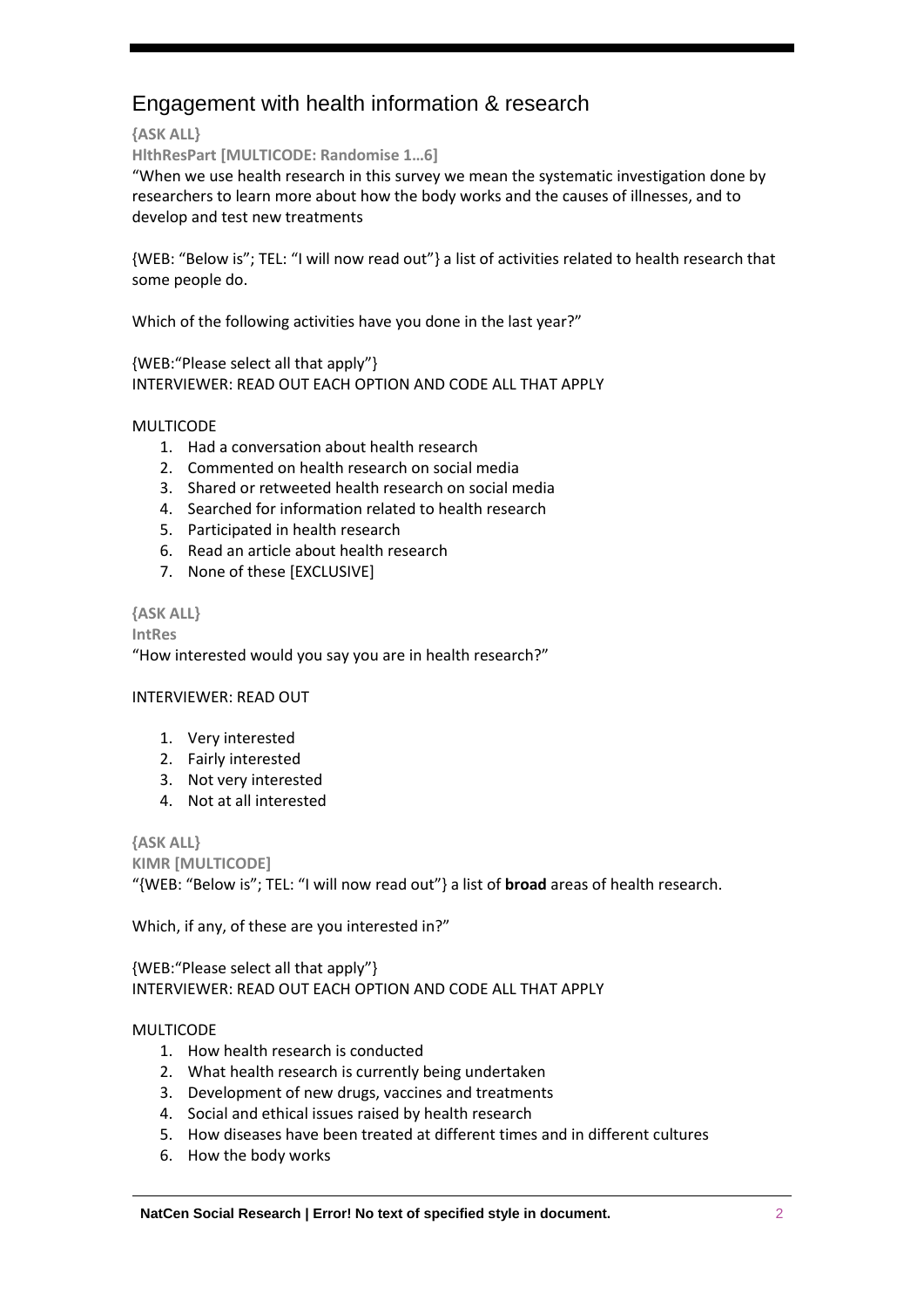- 7. How the brain works
- 8. Policy and funding issues in medical research
- 9. How health research is regulated
- 10. Other (Please describe)
- 11. None of these [EXCLUSIVE]

### **{ASK ALL}**

**KSP [MULTICODE: REVERSE OPTIONS 1…8]**

"{WEB: "Below is"; TEL: "I will now read out"} a list of **specific** areas of health research. Which, if any, of these are you interested in?"

{WEB:"Please select all that apply"} INTERVIEWER: READ OUT EACH OPTION AND CODE ALL THAT APPLY

### MULTICODE

- 1. Obesity
- 2. How genes work and how they affect health and diseases
- 3. Ageing
- 4. The health implications of climate change
- 5. Mental health issues
- 6. Stem cells
- 7. Risk of disease
- 8. Diseases which affect the developing world
- 9. Other (Please describe)
- 10. None of these [EXCLUSIVE]

### **{ASK ALL}**

**HlthInfOft [FLIP SCALE]**

"Approximately how often do you try to find health-related information?"

### INTERVIEWER: READ OUT

- 1. Several times a day
- 2. On most days
- 3. Once or twice a week
- 4. Once or twice a month
- 5. Less often than once a month
- 6. Never

**{IF HlthInfOft <> 6}**

**HlthInfWhere [MULTICODE: RANDOMISE 1…7]**

"From which of the following sources do you get health-related information?"

{WEB:"Please select all that apply"} INTERVIEWER: READ OUT EACH OPTION AND CODE ALL THAT APPLY

### MULTICODE

- 1. Newspapers and magazines
- 2. TV programmes
- 3. Radio
- 4. Podcasts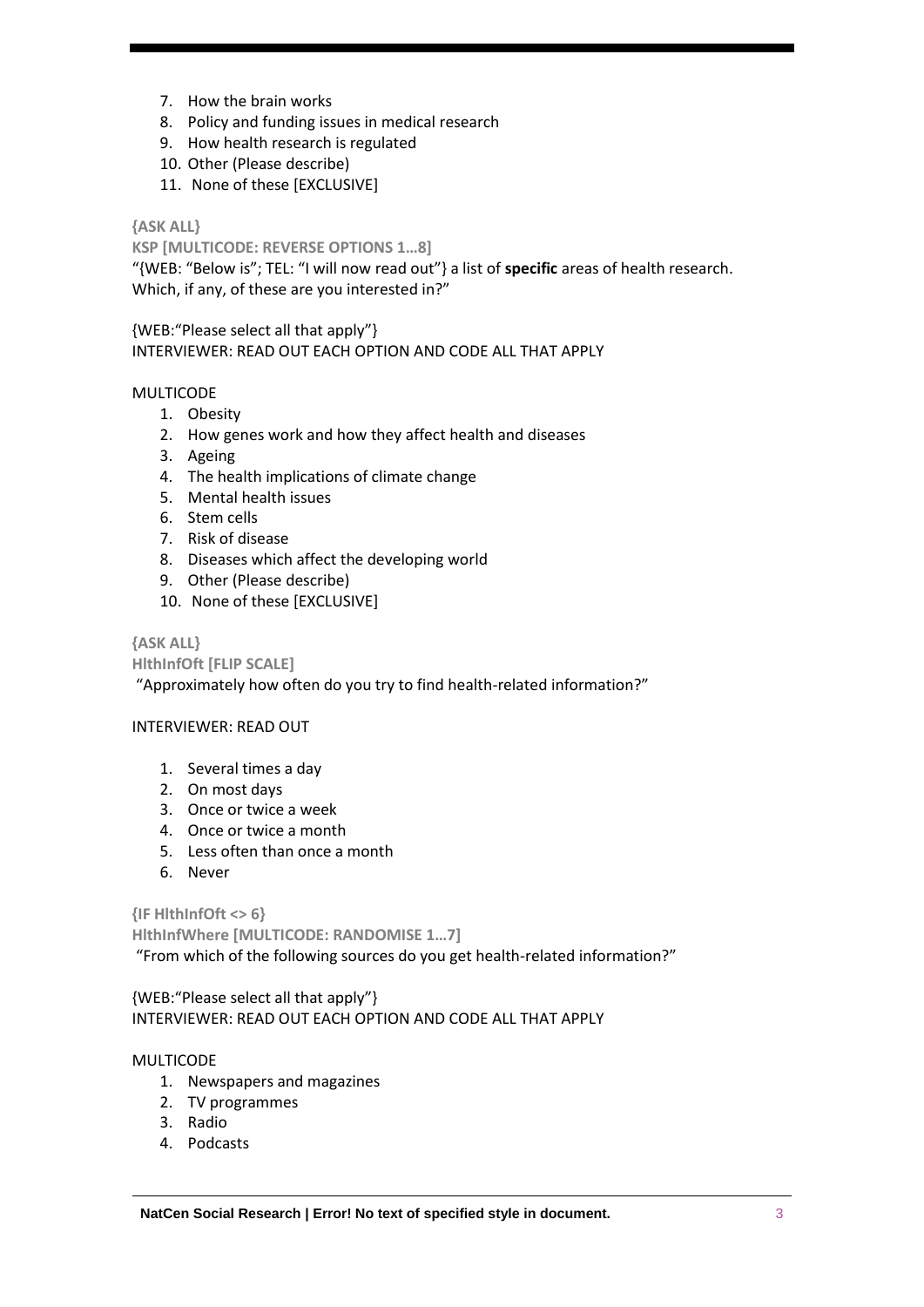- 5. Websites
- 6. Apps
- 7. Social media sites or online forums
- 8. None of these [EXCLUSIVE]

**{IF HlthInfWhere = 7}**

**HlthInfSM [GRID, RANDOMISE ROWS, FLIP SCALE]**

"And approximately how often do you do each of the following on social media sites or online forums?"

{WEB:"Please select one answer on every row"}

INTERVIEWER: READ OUT EACH OPTION AND ANSWER CODES. REPEAT ANSWER CODES AS REQUIRED

ROWS

- 1. Read health-related information
- 2. Follow links to health-related information
- 3. Comment on health-related information
- 4. Share health-related information
- 5. Post my own health related content

COLS

- 1. Several times a day
- 2. On most days
- 3. Once or twice a week
- 4. Once or twice a month
- 5. Less often than once a month
- 6. Never

**{IF HlthInfOft <> 6}**

**HlthInfWho [MULTICODE: RANDOMISE 1…6]**

"And from which of the following sources do you get health-related information?"

{WEB:"Please select all that apply"} INTERVIEWER: READ OUT EACH OPTION AND CODE ALL THAT APPLY

### MULTICODE

- 1. Health professionals
- 2. Government departments
- 3. Academics
- 4. Health charities
- 5. Friends or family
- 6. The news and media
- 7. None of these [EXCLUSIVE]

### **{IF HlthInfWhere = 1…6}**

**HlthInfWhoTrust [GRID: RANDOMISE ROWS, FLIP SCALE]**

"And how much trust do you have in the health-related information you get from each of these sources?"

{WEB:"Please select one answer on every row"} INTERVIEWER: READ OUT EACH OPTION. REPEAT ANSWER CODES AS REQUIRED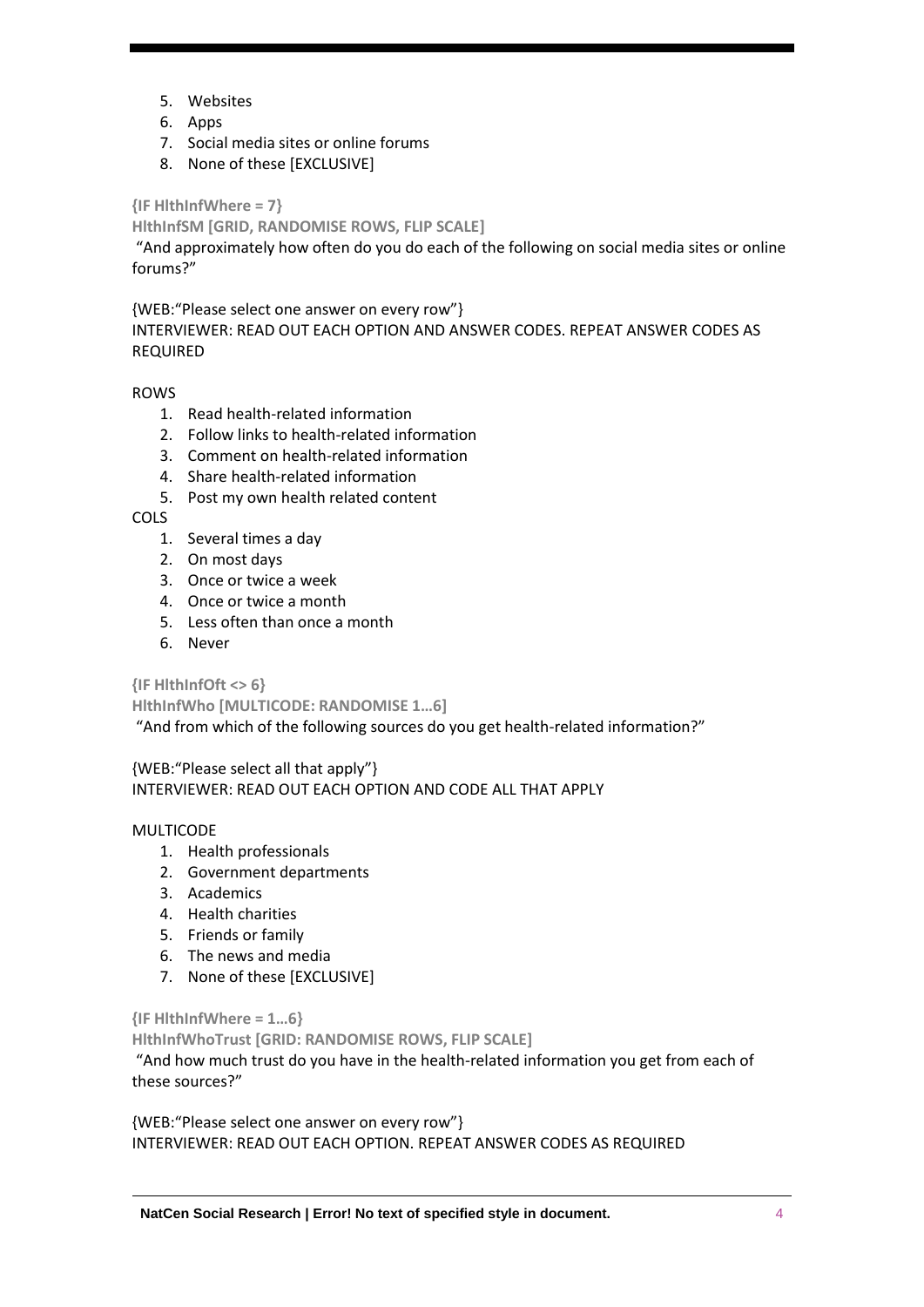### ROWS

- 1.  $\{IF HlthInfWho = 1: "Health professionals" \}$
- 2.  $\{IF H *H H H H W W W W W W W W W W W W W W W W W W W W W W W W W W*$
- 3.  $\{IF HlthInfWho = 1: "Academics"\}$
- 4.  $\{IF HlthInfWho = 1: "Health chapters"\}$
- 5.  $\{IF H *H H H H W W W*  $\} = 1$ : "Fig. 14.14$
- 6.  $\{IF H *II III III III III III III III III III III III III III III III III III III III III III III III III III III III III III*$

### **COLS**

- 1. Complete trust
- 2. A great deal of trust
- 3. Some trust
- 4. Very little trust
- 5. No trust at all

### **{ASK ALL}**

**HlthInfDec [MULTICODE: RANDOMISE 1…5]**

"When making decisions about your own health, including when you feel ill, but also your mental health and general wellbeing, which of the following do you do?"

{WEB:"Please select all that apply"} INTERVIEWER: READ OUT EACH OPTION AND CODE ALL THAT APPLY

### MULTICODE

- 1. Look up information and research about the topic
- 2. Follow advice given to you by a health professional
- 3. Follow the advice of the media
- 4. Follow the advice of friends or family
- 5. Base my decision on previous experience
- 6. None of these [EXCLUSIVE]

### **{ASK ALL}**

**GPChallenge**

"{IF MODE =CATI: "I am now going to read you a brief description of somebody, and I would like you to tell me how much this person is, or is not, like you"; IF MODE = WEB: "Below is a brief description of somebody. Please indicate how much this person is, or is not, like you"}

When  $\{IF FF$  Sex = 1: "he"; IF FF Sex = 2: "she"} sees a medical professional,  $\{IF FF$  Sex = 1: "he"; IF FF Sex = 2: "she"}likes to ask questions to make sure the medical professional hasn't made a mistake or missed something, and feels confident querying or challenging the medical professional's conclusions.

How much is this person like you?"

- 1. Very much like me
- 2. Like me
- 3. Somewhat like me
- 4. A little like me
- 5. Not at all like me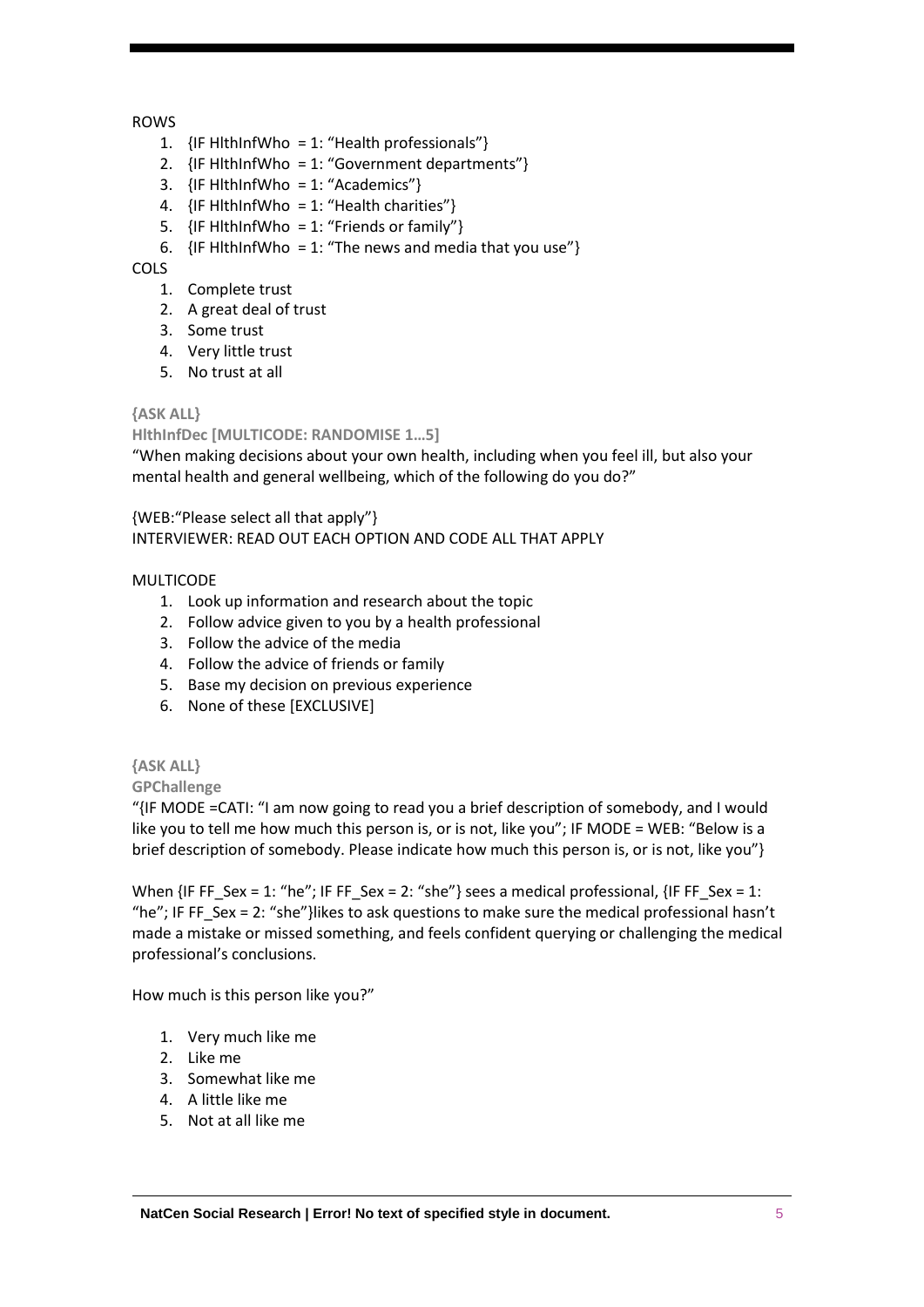# Public involvement in health research

**{ASK ALL}**

**HlthResPri [GRID: RANDOMISE ROWS, FLIP SCALE]**

"Health research aims to improve human health and well-being. However, difficult decisions have to be made in order to decide which illnesses should be targeted and which sorts of treatments should be developed.

To what extent do you think each of the following groups should, or should not, be involved in **setting priorities for** health research?

{WEB:"Please select one answer on every row"}

INTERVIEWER: READ OUT EACH OPTION AND ANSWER CODES. REPEAT ANSWER CODES AS REQUIRED

GRID ROWS

- 1. Government
- 2. Scientists working in universities
- 3. Scientists working in government
- 4. Scientists working in private industry
- 5. Health research charities
- 6. Members of the public

GRID COLS

- 1. Should definitely be involved
- 2. Should probably be involved
- 3. Should probably not be involved
- 4. Should definitely not be involved

**Order of SciResPubOp and HlthResPriDiv randomised**

**{ASK ALL} SciResPubOp [FLIP SCALE]**

"And to what extent do you agree with the following statement?

Scientists are interested in the views of the public when considering the priorities for research and how it is produced"

### INTERVIEWER: READ OUT

- 1. Strongly agree
- 2. Agree
- 3. Neither agree nor disagree
- 4. Disagree
- 5. Strongly disagree

**{ASK ALL} HlthResPriDiv [FLIP SCALE]** "And to what extent do you agree with the following statement?

All types of people in society should be involved in **setting priorities for** health research"

INTERVIEWER: READ OUT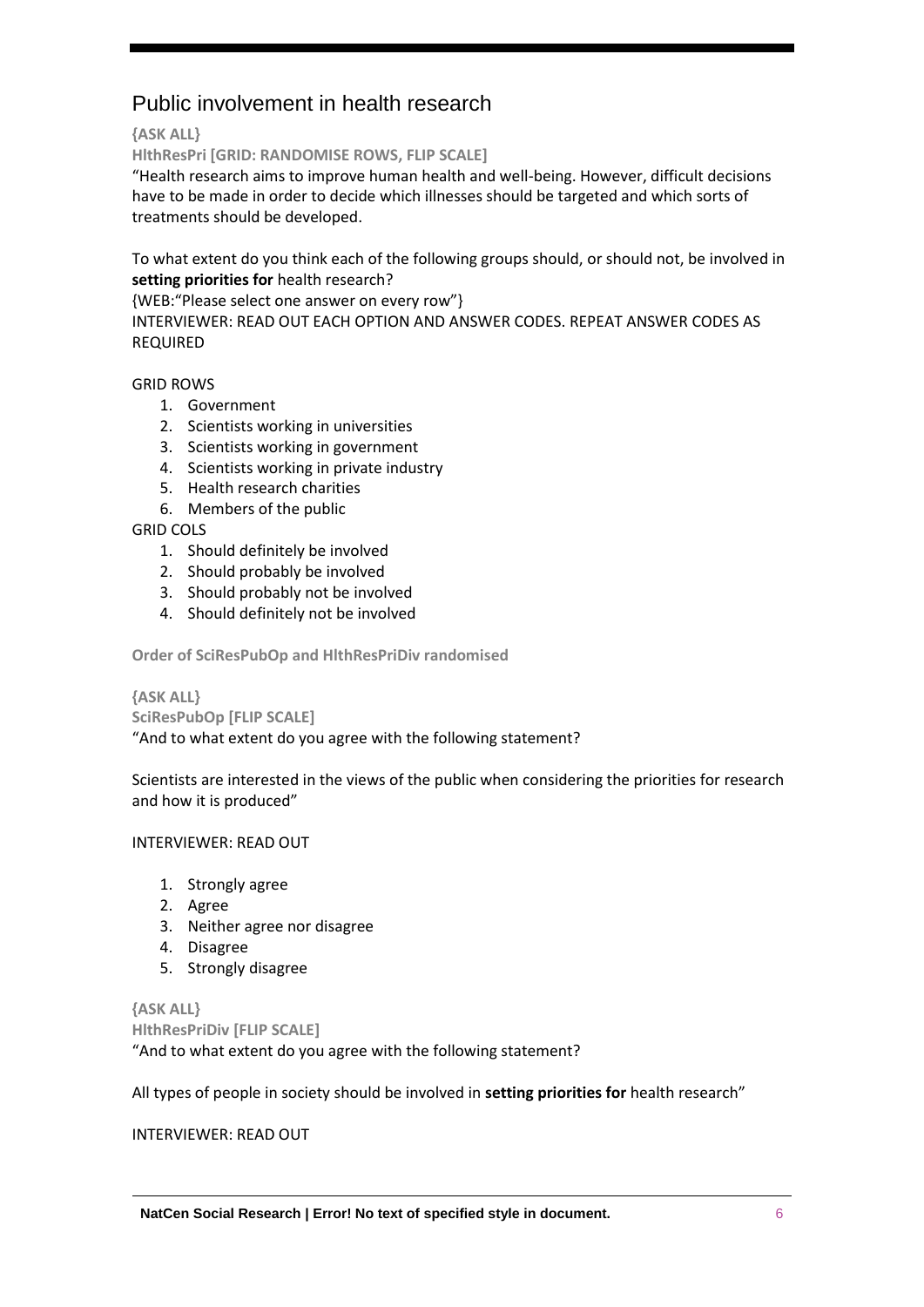- 1. Strongly agree
- 2. Agree
- 3. Neither agree nor disagree
- 4. Disagree
- 5. Strongly disagree

### Willingness to share health information

### **{ASK ALL}**

**WillAccMed**

"The next questions ask about how willing or unwilling you would be for your data to be used in different types of research projects. Your data will not be accessed as part of a research project as a result of answering these questions.

How willing or unwilling would you be to allow your **medical records** to be used in a medical research study? "

{WEB: "The information given to researchers would not include your name, date of birth, address or any contact details."}

INTERVIEWER: "The information given to researchers would not include your name, date of birth, address or any contact details."

INTERVIEWER: READ OUT

- 1. Very willing
- 2. Fairly willing
- 3. Fairly unwilling
- 4. Very unwilling

**{IF WillAccMed = 3…4}**

**AccessCoMed [MULTICODE]**

"What concerns, if any, would you have about your **medical records** being used in this way?"

{WEB:"Please select all that apply"} INTERVIEWER: READ OUT EACH OPTION AND CODE ALL THAT APPLY

### MULTICODE

- 1. Concerns regarding privacy
- 2. Don't know enough about it
- 3. Concerns about the purpose of the research
- 4. Who/which organisation is conducting the research
- 5. Data security
- 6. Concerns about how the data will be used or who will use it
- 7. Other (Please describe)
- 8. I would have no concerns [EXCLUSIVE]

### **{ASK ALL}**

**WillAccGen**

"And how willing or unwilling would you be to allow **information from your genes** to be used in a medical research study?"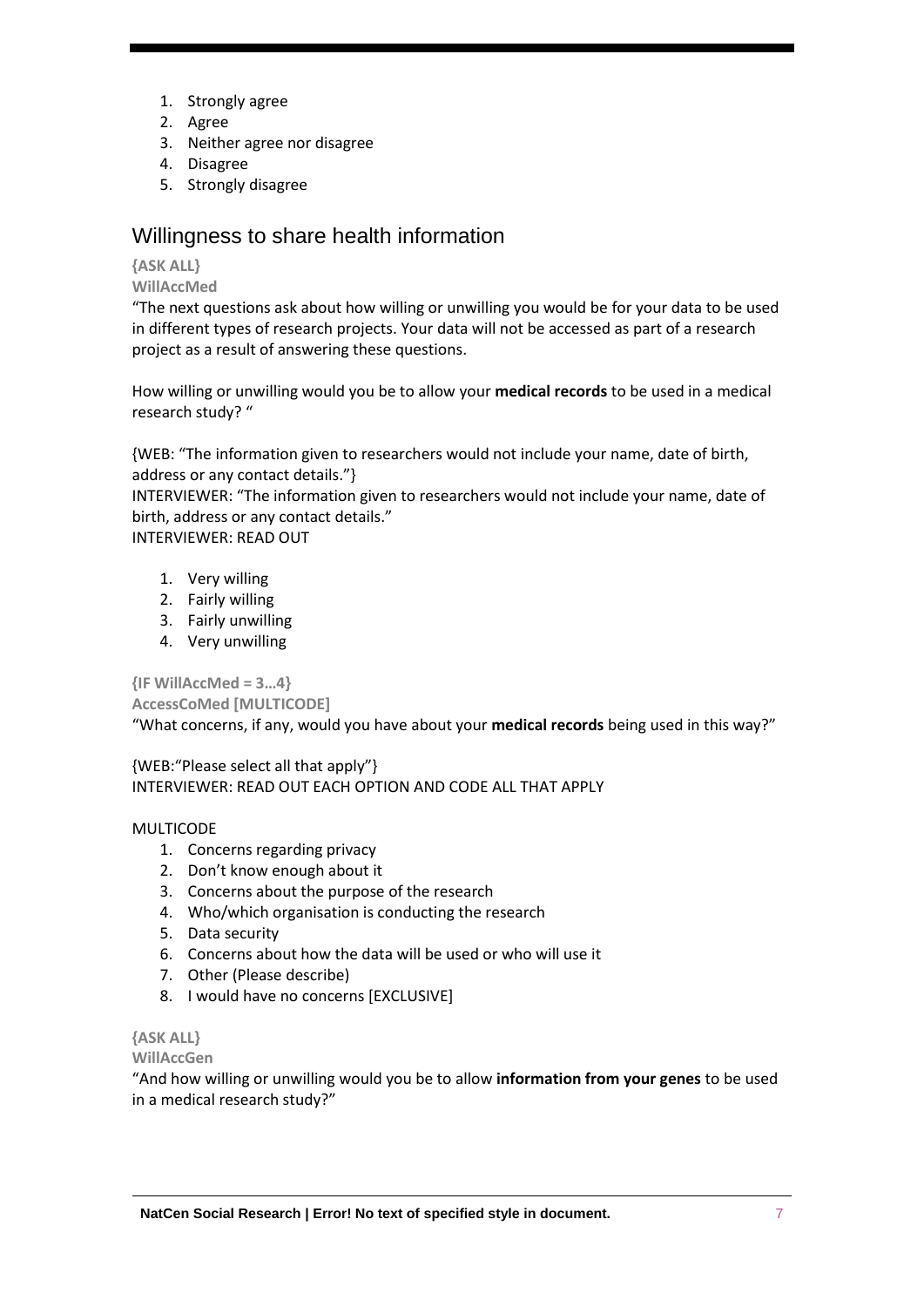{WEB: "By this we mean information about you contained in your DNA. The information given to researchers would not include your name, date of birth, address or any contact details."} INTERVIEWER: "By this we mean information about you contained in your DNA. The information given to researchers would not include your name, date of birth, address or any contact details."

INTERVIEWER: READ OUT

- 1. Very willing
- 2. Fairly willing
- 3. Fairly unwilling
- 4. Very unwilling

**{IF WillAccGen = 3…4}** 

**AccessCoGen [MULTICODE]**

"What concerns, if any, would you have about **information from your genes** being used in this way?"

{WEB:"Please select all that apply"} INTERVIEWER: READ OUT EACH OPTION AND CODE ALL THAT APPLY

### MULTICODE

- 1. Concerns regarding privacy
- 2. Don't know enough about it
- 3. Concerns about the purpose of the research
- 4. Data security
- 5. Concerns about how the data will be used or who will use it
- 6. Who/which organisation is conducting the research
- 7. Other (Please describe)
- 8. I would have no concerns [EXCLUSIVE]

### **{ASK ALL}**

### **WillAccMH**

"And how willing or unwilling would you be to allow **mental health information** from your medical records to be used in a medical research study?"

{WEB: "The information given to researchers would not include your name, date of birth, address or any contact details."}

INTERVIEWER: "The information given to researchers would not include your name, date of birth, address or any contact details."

INTERVIEWER: READ OUT

- 1. Very willing
- 2. Fairly willing
- 3. Fairly unwilling
- 4. Very unwilling

**{IF WillAccMH = 3…4} AccessMHCo [MULTICODE, RANDOMISE 1…6]**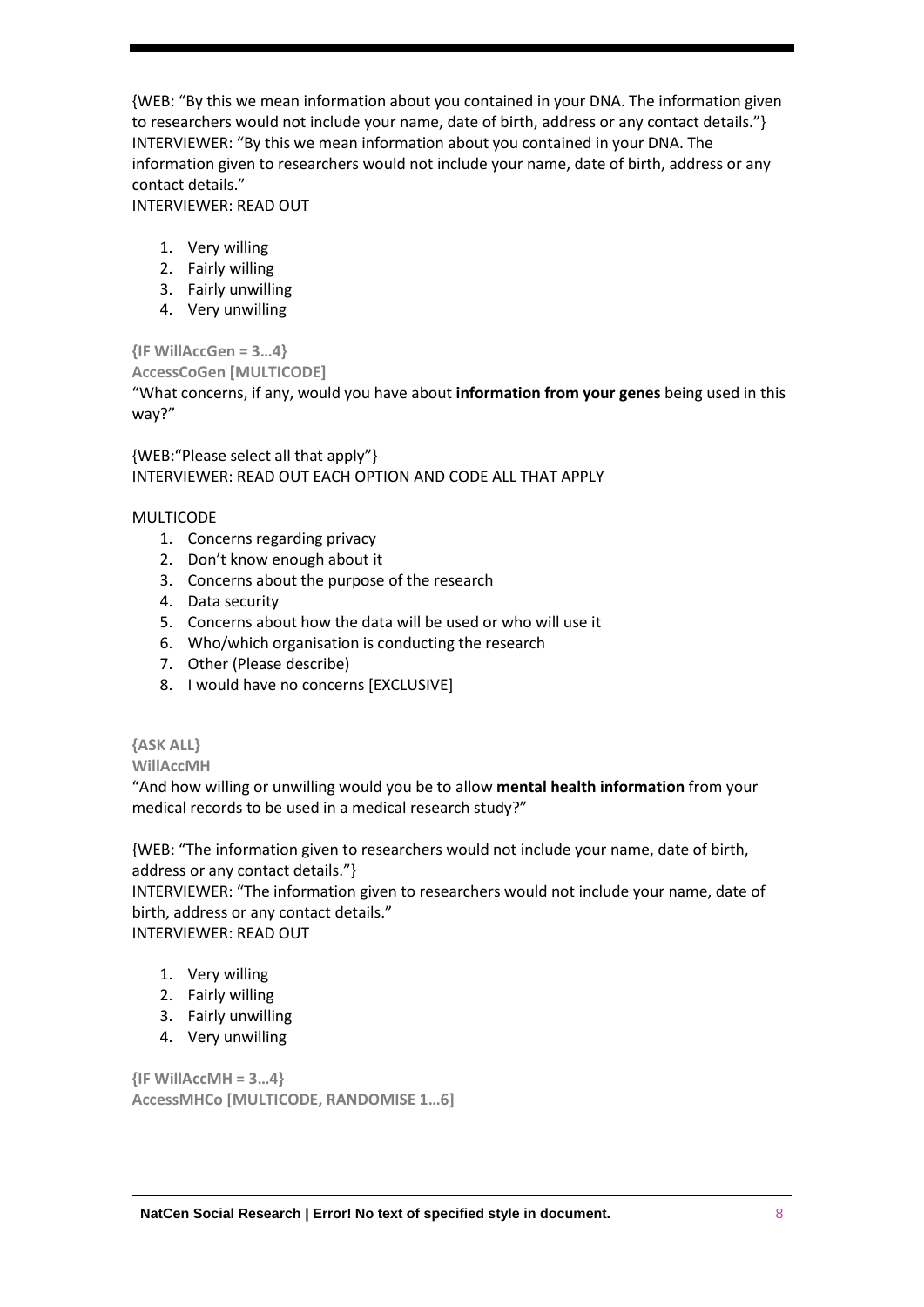"What concerns, if any, would you have about your **mental health information** being used in this way?"

{WEB:"Please select all that apply"} INTERVIEWER: READ OUT EACH OPTION AND CODE ALL THAT APPLY

### MULTICODE

- 1. Concerns regarding privacy
- 2. Don't know enough about it
- 3. Concerns about the purpose of the research
- 4. Data security
- 5. Concerns about how the data will be used or who will use it
- 6. Who/which organisation is conducting the research
- 7. Other (Please describe)
- 8. I would have no concerns [EXCLUSIVE]

### Understanding of mental health research

### **{ASK ALL}**

#### **UndMH1**

"Mental health problems can be thought about in many different ways. We are interested in finding out what **you** understand by the term 'mental health problems'.

In your own words, what do you understand by the term 'mental health problem'?

### OPEN

**{ASK ALL} MHResAim** "Now thinking about **research into mental health** …

What do you think mental health research **aims to achieve**?

### OPEN

**{ASK ALL} MHResInv**

"And still thinking about **research into mental health** …

What sort of things do you think researchers do to understand mental health problems?

OPEN

### Knowledge & attitudes to DRI

### **{ASK ALL}**

**KnowABR**

"When you hear the term **'Drug resistant infections'**, how would you rate your understanding of what the term means?

### INTERVIEWER: READ OUT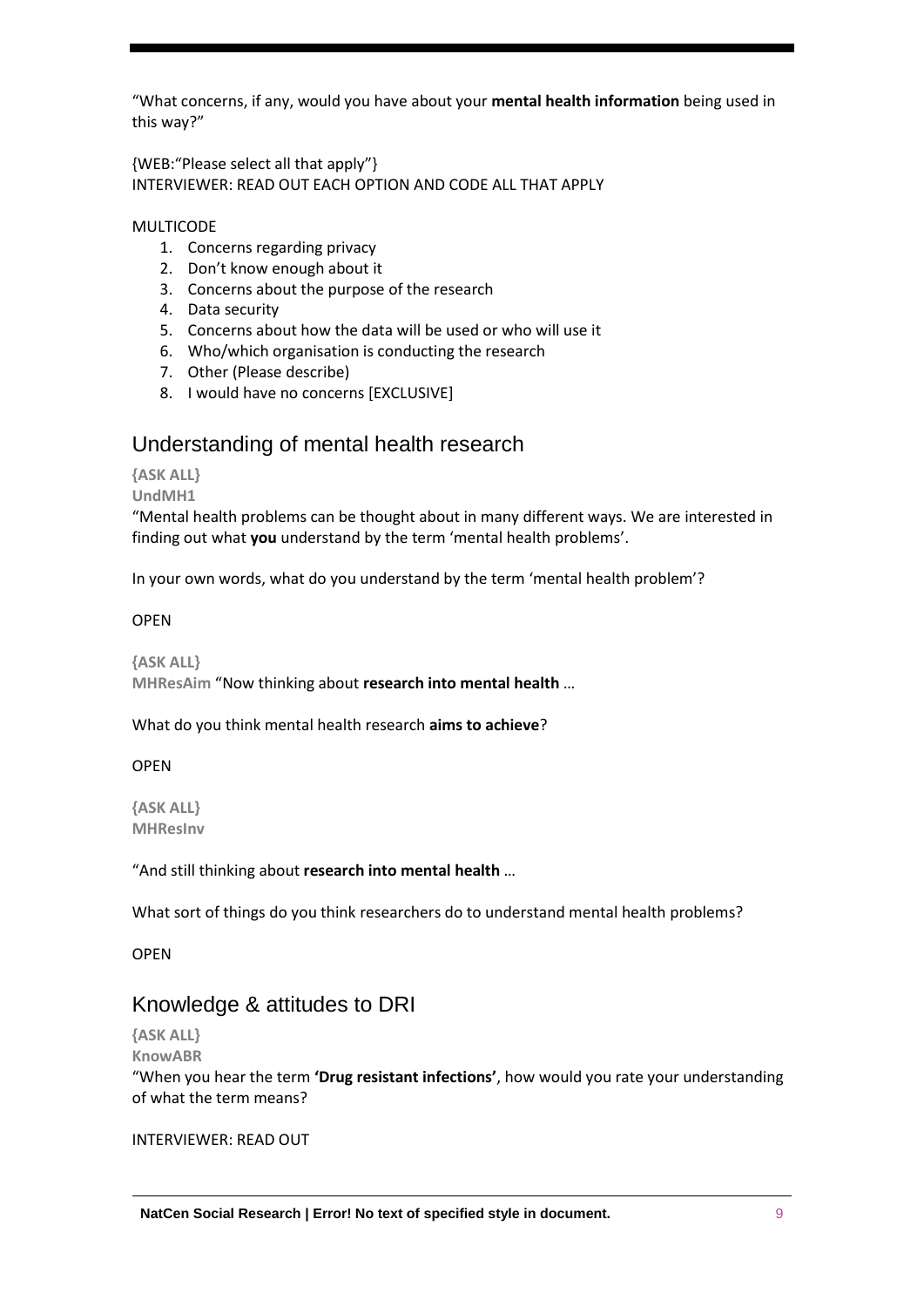- 1. Very good
- 2. Good
- 3. Some understanding
- 4. Have heard the term but have little understanding of what it means
- 5. Have not heard the term

### **{IF KnowABR = 1…3}**

**AgencyABR [FLIP SCALE]**

"How much impact do you think that the actions of individual people like yourself can have on drug resistant infections?"

### INTERVIEWER: READ OUT

- 1. A lot of impact
- 2. A little impact
- 3. No impact at all
- 4. Don't know

### **{IF KnowABR = 1…3}**

### **HowAddABR [RANDOMISE 1…3]**

"Which, if any, of the following do you think the **most** focus should be on for addressing drug resistant infections?"

### INTERVIEWER: READ OUT

- 1. Developing new antibiotics
- 2. Encouraging people to use antibiotics correctly
- 3. Better ways of tracking the levels of drug resistant infections
- 4. Other (Please describe)
- 5. None of these

### **{IF KnowABR = 1…3}**

**RespABR [RANDOMISE 1…6]**

"Which, if any, of the following do you think are **most** responsible for addressing drug resistant infections?"

### INTERVIEWER: READ OUT

- 1. Pharmaceutical companies
- 2. The government
- 3. Doctors or nurses who prescribe antibiotics
- 4. Pharmacists
- 5. People who take antibiotics
- 6. Agricultural industry
- 7. Other (Please describe)
- 8. None of these

### Knowledge & attitudes to vaccinations

**{ASK ALL}**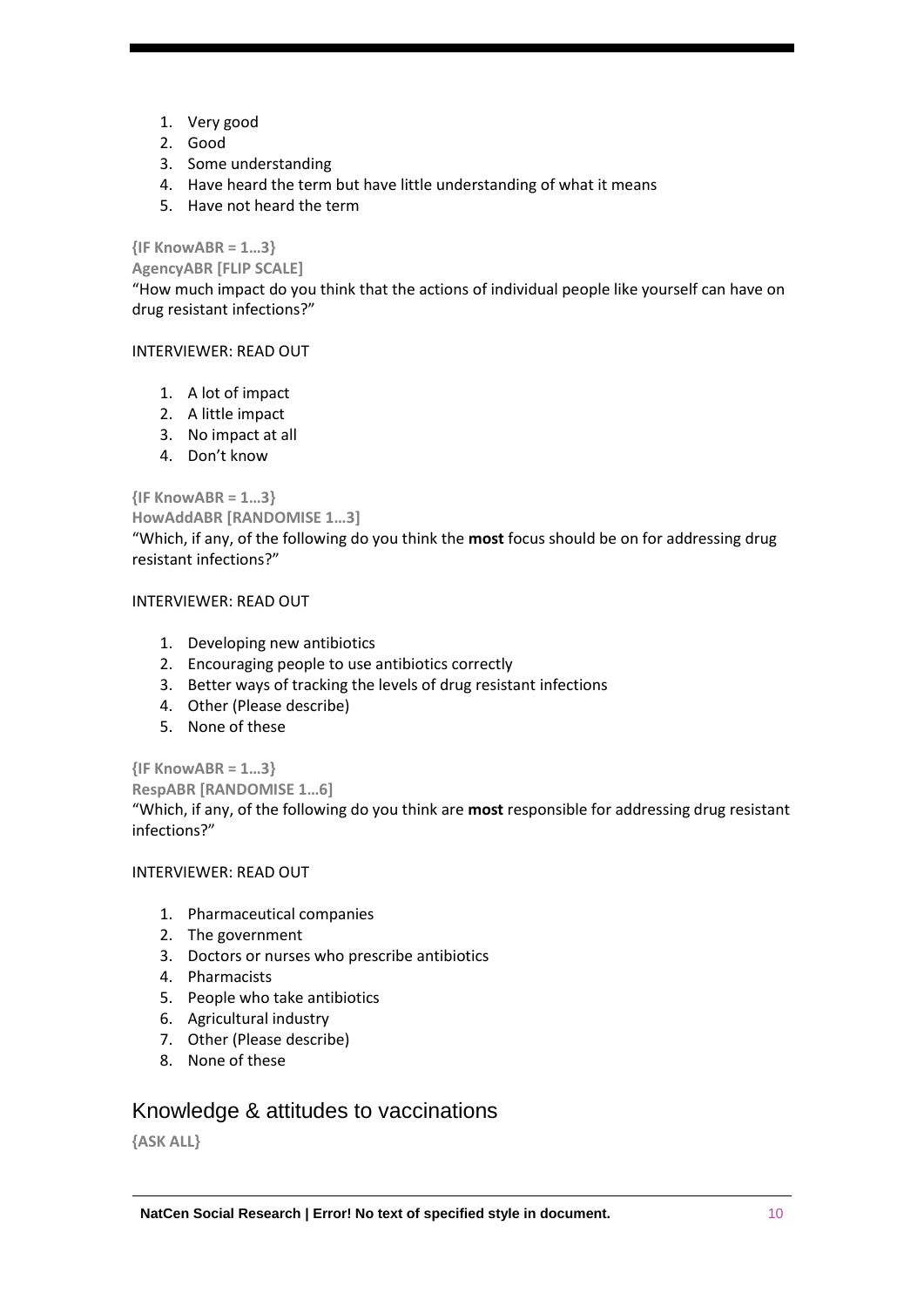#### **RiskVacc**

On average, how high, if at all, would you say the risks of serious side-effects are from a vaccination?

### INTERVIEWER: READ OUT

- 1. Very high
- 2. Fairly high
- 3. Fairly low
- 4. No risk at all

### **{ASK ALL}**

**PrevVacc [FLIP SCALE]**

How often, if ever, would you say vaccines are effective at preventing diseases?

### INTERVIEWER: READ OUT

- 1. Always effective
- 2. Almost always effective
- 3. Sometimes effective, sometimes not effective
- 4. Almost never effective
- 5. Never effective

### **{ASK ALL}**

### **PostVacc [FLIP SCALE]**

How often, if ever, would you say vaccines are effective at treating diseases **after** they've been contracted?

### INTERVIEWER: READ OUT

- 1. Always effective
- 2. Almost always effective
- 3. Sometimes effective, sometimes not effective
- 4. Almost never effective
- 5. Never effective

### Use of antibiotics

### **{ASK ALL} 1 ITEM**

**ABAsked** "We would now like to ask you about your experience of antibiotics.

Have you ever **asked** a GP or other medical professional to prescribe you antibiotics?"

- 1. Yes
- 2. No

### **{IF ABAsked= 1}**

**ABLastPre**

"And thinking of the last time you asked a GP or other medical professional to prescribe you antibiotics, did they give you a prescription for antibiotics?"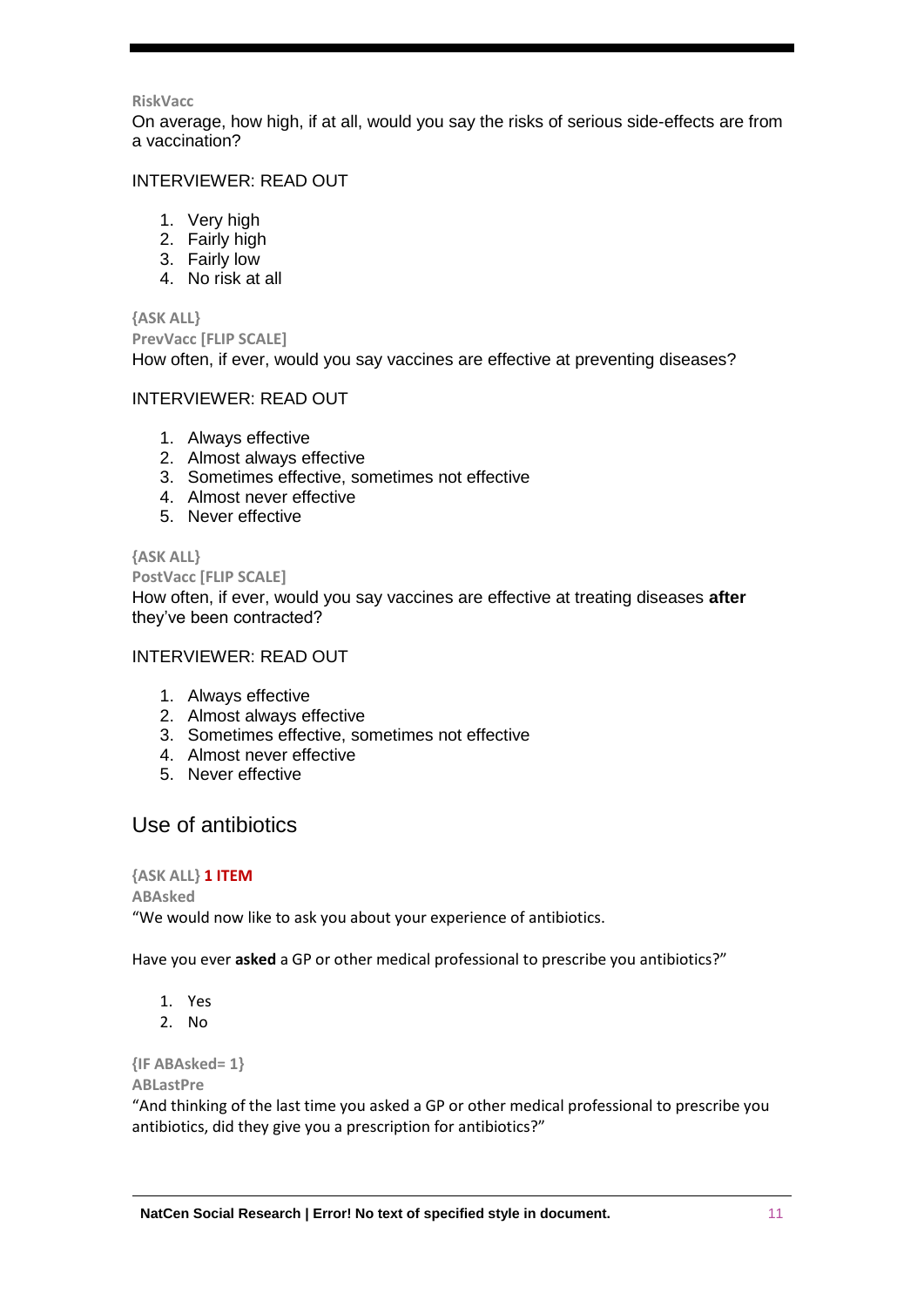- 1. Yes
- 2. No

### **{IF ABAskedPre= 1}**

### **ABPersuadeY**

"And did you have to persuade them to give you a prescription for antibiotics, before they did so?"

- 1. Yes
- 2. No

### **{ASK ALL}**

**ABTreat [MULTICODE]** "Which of the following conditions, if any, do you think can be treated effectively by antibiotics?"

{WEB:"Please select all that apply"} INTERVIEWER: READ OUT EACH OPTION AND CODE ALL THAT APPLY

### MULTICODE

- 1. Viral infections (such as viral stomach bug, shingles, viral bronchitis, viral ear infections)
- 2. Fungal infections (such as athlete's foot, thrush or ringworm)
- 3. Bacterial infections (such as throat infection, skin infections, pneumonia, urinary tract infections)
- 4. Colds
- 5. Flu
- 6. Allergic reactions (such as bee stings)
- 7. None of these [EXCLUSIVE]

### Additional demographic questions

**{ASK ALL}**

**ETHNICCAT**

What is your ethnic group?

### INTERVIEWER: READ OUT

- 1. White
- 2. Mixed or multiple ethnic groups
- 3. Asian or Asian British
- 4. Black or Black British
- 5. Arab
- 6. Other (Please describe)

**{IF ETHNICCAT=1} ETHNWH** What is your ethnic group?

INTERVIEWER READ OUT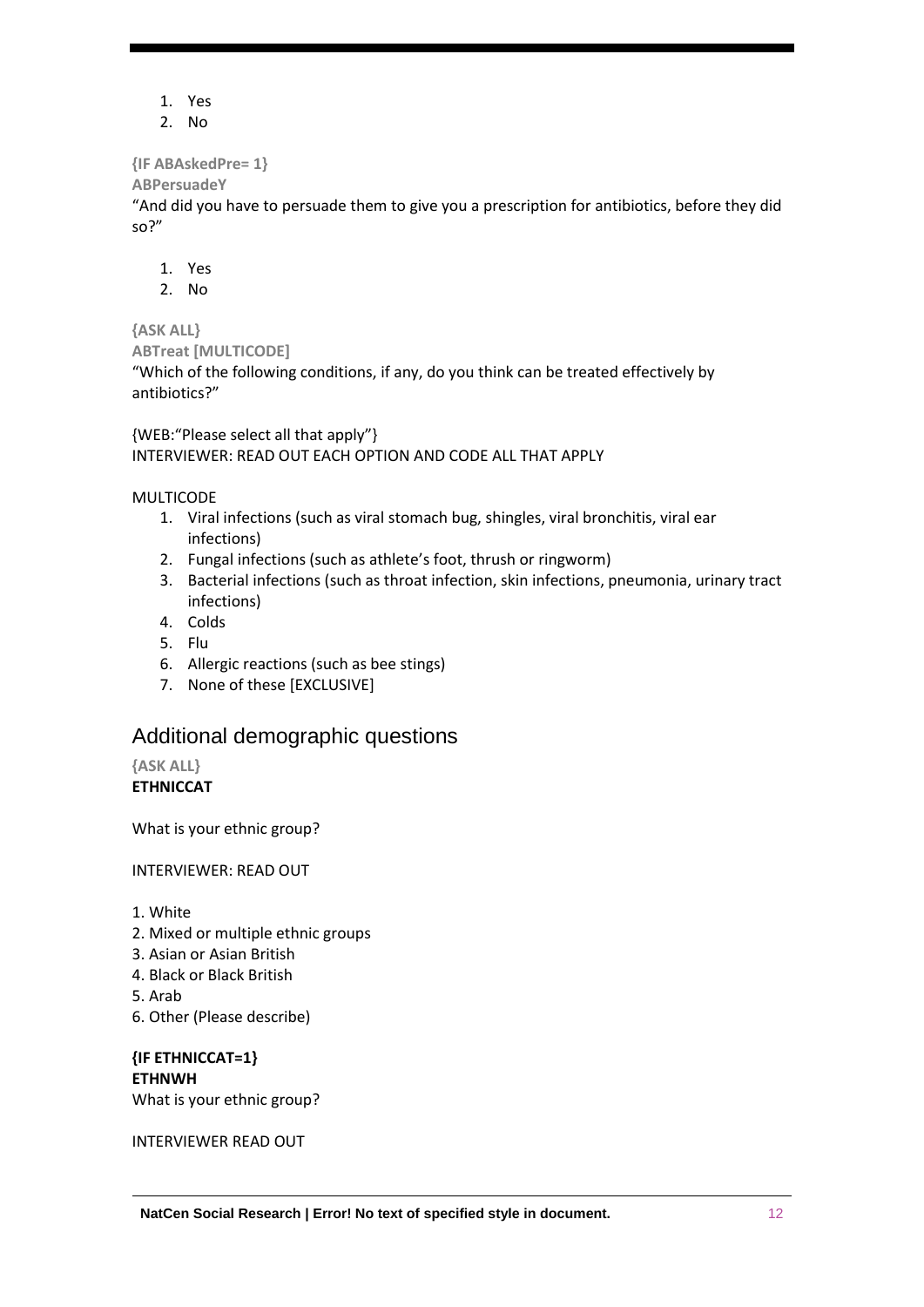- 1. White British (English/Welsh/Scottish/Northern Irish)
- 2. White Irish
- 3. Gypsy or Irish Traveller
- 4. Any other White background (please describe)

**{IF ETHNICCAT=2} ETHNMX**

What is your ethnic group?

INTERVIEWER READ OUT

- 1. Mixed White and Black Caribbean
- 2. Mixed White and Black African
- 3. Mixed White and Asian
- 4. Any other mixed or multiple ethnic background (please describe)

**{IF ETHNICCAT=3} ETHNAS**

What is your ethnic group?

### INTERVIEWER READ OUT

- 1. Indian
- 2. Pakistani
- 3. Bangladeshi
- 4. Chinese
- 5. Any other Asian background (please describe)

### **{IF ETHNICCAT=4} ETHNBL**

What is your ethnic group?

### INTERVIEWER READ OUT

- 1. Black African
- 2. Black Caribbean
- 3. Any other Black background (please describe)

### **{ASK ALL}**

**CareResp [MULTICODE]** 

"Do you have any caring responsibilities?

{WEB:"Please select all that apply"} INTERVIEWER: READ OUT EACH OPTION AND CODE ALL THAT APPLY"

MULTICODE

- 1. Primary carer of disabled child/children
- 2. Primary carer or assistant for a disabled adult (18 years or over)
- 3. Primary carer or assistant for an older person/people (65 and over)